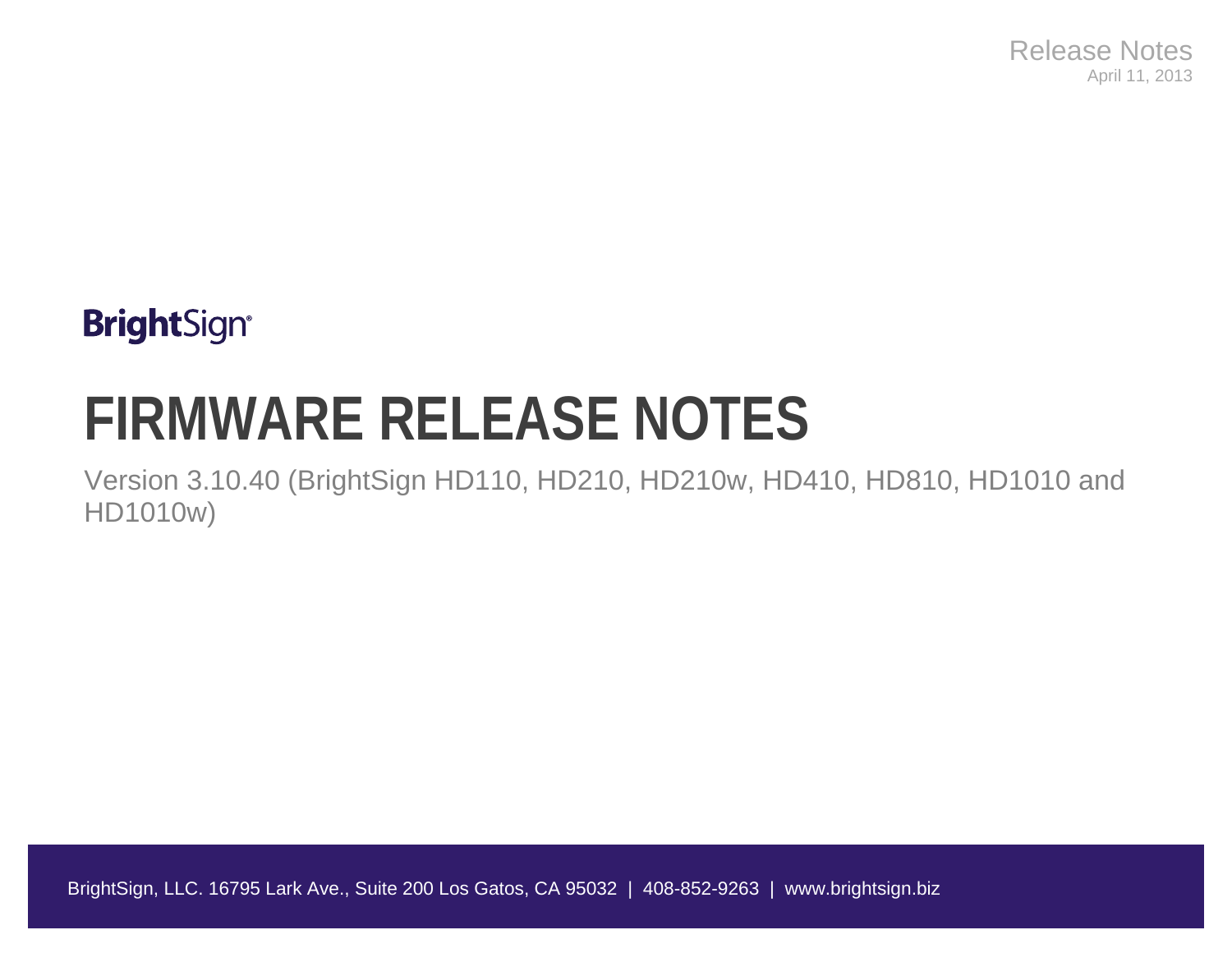### Updating your BrightSign Software

- 1. Download the Brightsign Software update.zip file.
- 2. Unzip it and copy update.bsfw to the root of your SD card using your PC and a card reader.
- 3. Power off the BrightSign player.
- 4. Place your card into the SD slot of the BrightSign player.
- 5. Power on the BrightSign player. The player software will update and restart automatically.

### Changes Since 3.10.22

#### **Note**

Unless marked by a  $\checkmark$  symbol, new features listed in these release notes are not available in the current beta or release version of BrightAuthor and can only be utilized with custom scripts. A feature may become available through BrightAuthor at a later date. Please refer to the BrightAuthor release notes for all new features and functionality made available in BrightAuthor.

#### **Bug Fixes**

- Animated ticker zones that have a single line of text are now left aligned instead of centered.
- Large disk drives are now given a longer period of time to carry out fsck on boot up: This prevents fsck timeout errors that stop the autorun.
- Several multi-touch screen issues relating to Acer monitors have been fixed.